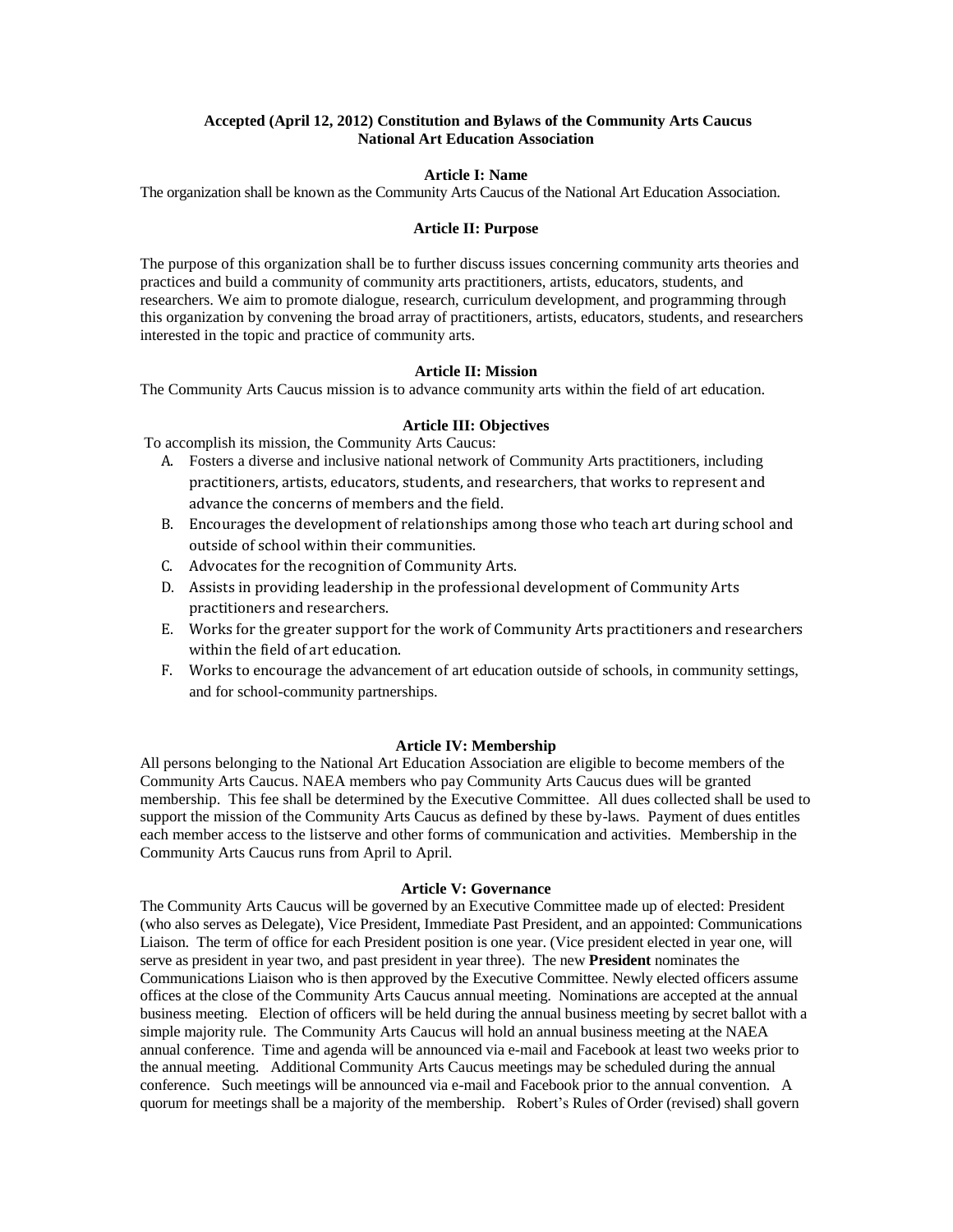the proceedings of the Community Arts Caucus, except as otherwise provided for in the bylaws or by the NAEA.

## **Article VI: Officers**

## **PAST PRESIDENT**

**Eligibility:** Individuals who were the most recent President of the Community Arts Caucus. **Term:** ONE year following term as PRESIDENT.

**Responsibilities:** Member of the Executive Committee. Advisor to the current President. Responsible for all public relations, including new membership. Attends the NAEA conference (With other officers, solicits new members, attends the Community Arts Caucus sessions at the NAEA conference, introduces the presenters, distributes Community Arts Caucus literature, and speaks to the purpose and significance of the Community Arts Caucus). Establishes standing and ad hoc committees on the advice of the Executive Committee.

To be well informed of current concerns, interests, and activities of the Community Arts Caucus. To write and submit a column for the NAEA News which will be timely, relevant, and informative of Community Arts Caucus issues and concerns but which conforms to NAEA guidelines with respect to length, due date, content and style. To maintain a record of all submitted columns, all printed material, and all correspondence with NAEA officials with respect to the column. To name and train a temporary columnist if unable to submit the column, with approval of the Executive Committee. Performs other duties as assigned at the discretion of the current President.

# **PRESIDENT**

**Eligibility:** Any current Community Arts Caucus member who is currently an NAEA member, does not hold other Community Arts Caucus positions, and *has been a member for at least two years.* **Term:** Serves for a one-year term following term as VICE PRESIDENT.

#### **Responsibilities:** Member of the Executive Committee.

Oversees all of those responsible for various tasks (Facilitates communication, assists officers in carrying out tasks, keeps Community Arts Caucus business on line). Reviews articles for NAEA News. Insures that announcements, call for workshops, names of new officers, membership fees, and other information included in column. Works with Executive Committee in selecting theme, soliciting proposals, securing meeting blocks, filing proposal forms for business meeting, etc. Runs Executive Committee business meeting prior to Annual Business Meeting. Runs General Business Meeting with planned agendas including: acceptance of previous minutes, reports from officers, election/appointment of officers, inclusion of new members, etc. Acts as Delegate, issuing a final report of Community Arts Caucus activities and concerns to deliver at NAEA Board Meeting (This report should include treasurer's report, etc.). Attend to incidental business that arises (conference revisions, etc.)

Maintain liaisons with other Divisions and Regional groups.

Serve as caucus Delegate, review information sent from NAEA during year and send a summary of any pertinent information to Community Arts Caucus members via Facebook or other social network media Attend the two days of delegate sessions held during the first two days of NAEA annual conference. (Appoint alternate if unable to attend.) Report on actions taken at the Delegate's Assembly at the Community Arts Caucus general business meeting and Complete and return annual Delegate's report solicited from NAEA. Act as Community Arts Caucus representative to Inter-Affiliate Council and attend Council's business meeting. Work with other Community Arts Caucus officers and Inter-Affiliate officers during the year to respond to relevant issues and events as they occur. Send all pertinent material to new President at the end of their term.

#### **VICE PRESIDENT**

**Eligibility:** Any current Community Arts Caucus member who is currently an NAEA member, does not hold other Community Arts Caucus positions, and *has been members for at least two years.*

**Term:** Elected annually for a one-year term.

**Responsibilities:** Member of the Executive Committee.